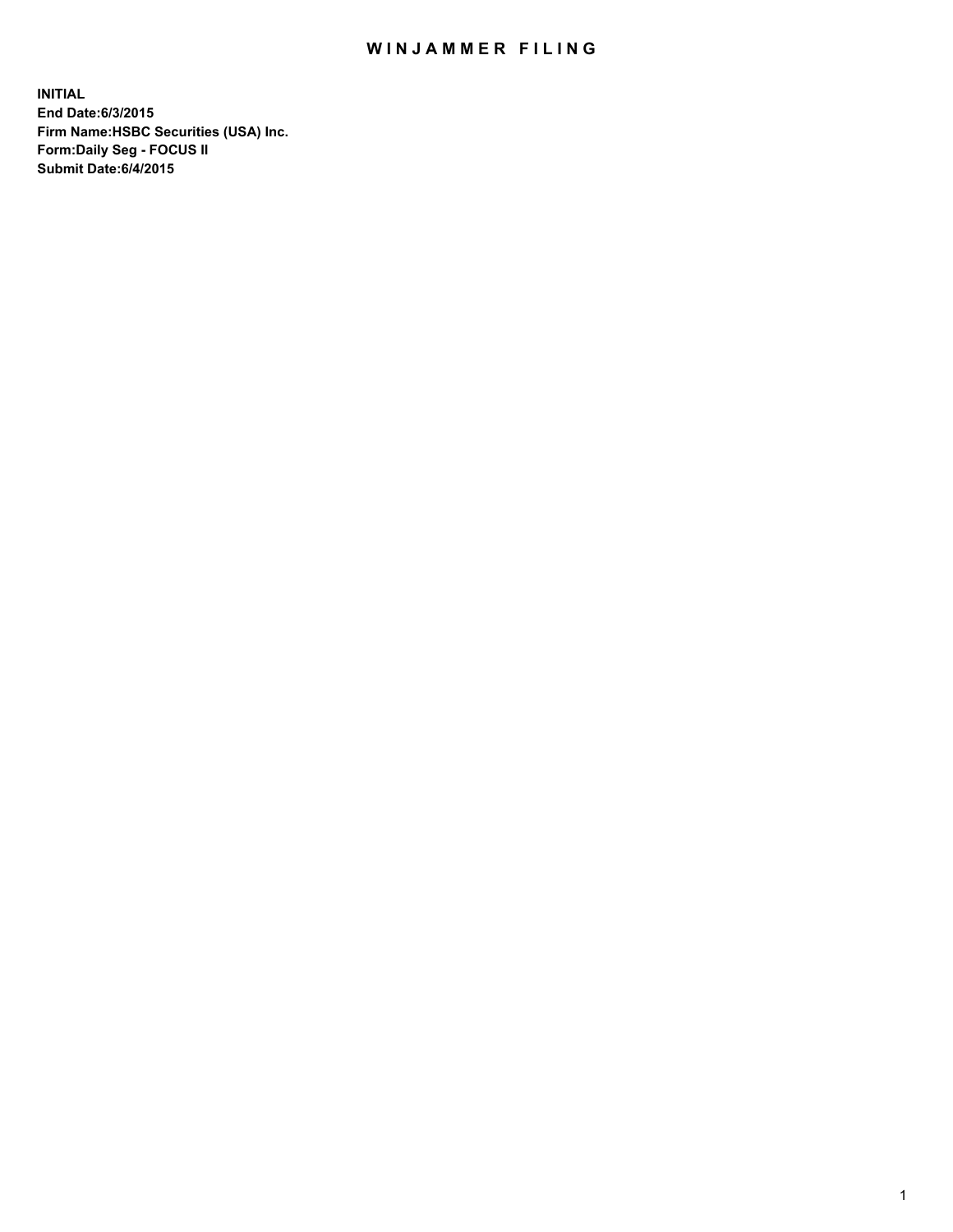## **INITIAL End Date:6/3/2015 Firm Name:HSBC Securities (USA) Inc. Form:Daily Seg - FOCUS II Submit Date:6/4/2015 Daily Segregation - Cover Page**

| Name of Company<br><b>Contact Name</b><br><b>Contact Phone Number</b><br><b>Contact Email Address</b>                                                                                                                                                                                                                          | <b>HSBC Securities (USA) Inc.</b><br><b>Steven Richardson</b><br>212-525-6445<br>steven.richardson@us.hsbc.com |
|--------------------------------------------------------------------------------------------------------------------------------------------------------------------------------------------------------------------------------------------------------------------------------------------------------------------------------|----------------------------------------------------------------------------------------------------------------|
| FCM's Customer Segregated Funds Residual Interest Target (choose one):<br>a. Minimum dollar amount: ; or<br>b. Minimum percentage of customer segregated funds required:%; or<br>c. Dollar amount range between: and; or<br>d. Percentage range of customer segregated funds required between:% and%.                          | 50,000,000<br>00<br>00                                                                                         |
| FCM's Customer Secured Amount Funds Residual Interest Target (choose one):<br>a. Minimum dollar amount: ; or<br>b. Minimum percentage of customer secured funds required:%; or<br>c. Dollar amount range between: and; or<br>d. Percentage range of customer secured funds required between:% and%.                            | 10,000,000<br>0 <sub>0</sub><br>00                                                                             |
| FCM's Cleared Swaps Customer Collateral Residual Interest Target (choose one):<br>a. Minimum dollar amount: ; or<br>b. Minimum percentage of cleared swaps customer collateral required:% ; or<br>c. Dollar amount range between: and; or<br>d. Percentage range of cleared swaps customer collateral required between:% and%. | 70,000,000<br><u>00</u><br><u>00</u>                                                                           |

Attach supporting documents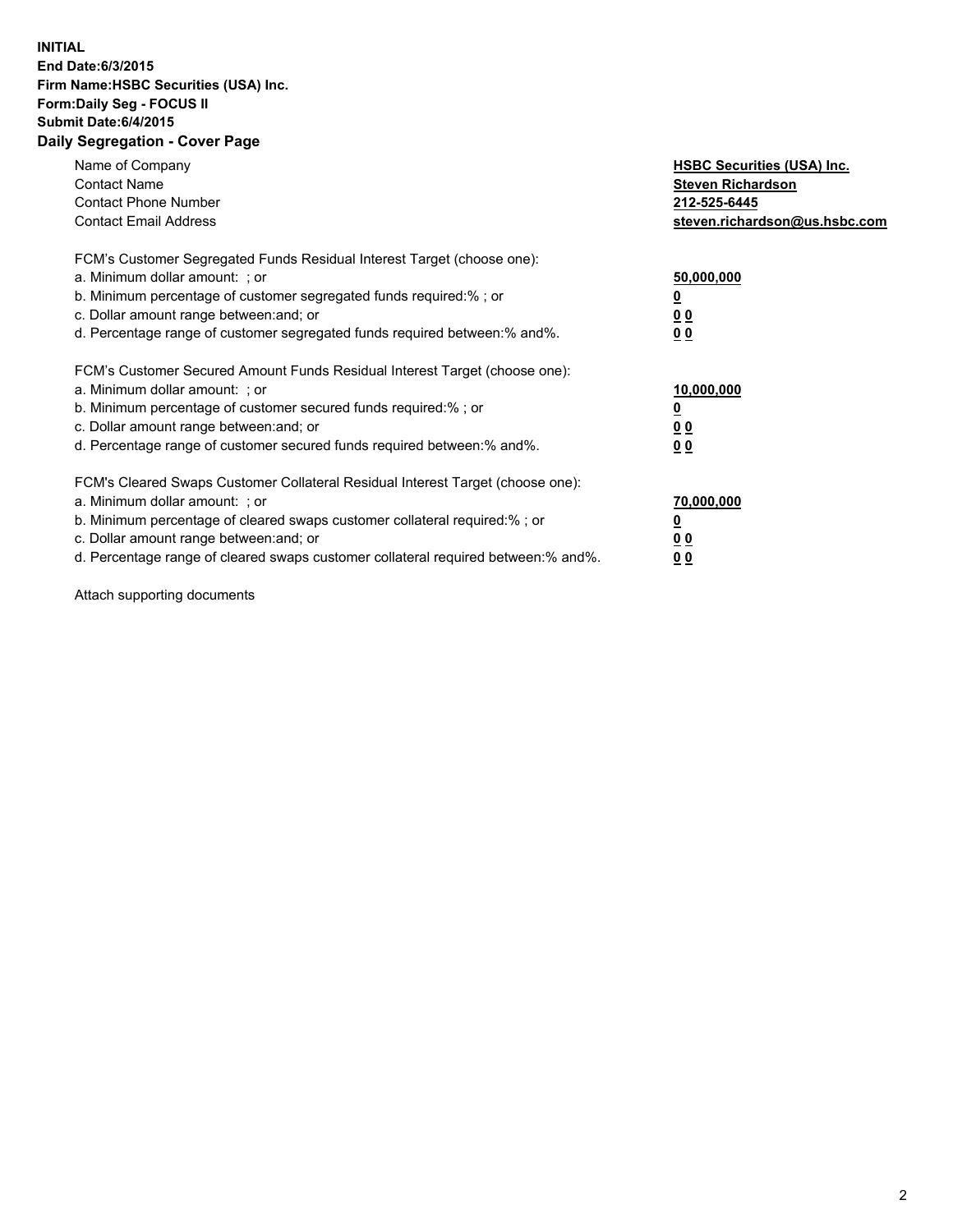**INITIAL End Date:6/3/2015 Firm Name:HSBC Securities (USA) Inc. Form:Daily Seg - FOCUS II Submit Date:6/4/2015 Daily Segregation - Secured Amounts** Foreign Futures and Foreign Options Secured Amounts Amount required to be set aside pursuant to law, rule or regulation of a foreign government or a rule of a self-regulatory organization authorized thereunder **0** [7305] 1. Net ledger balance - Foreign Futures and Foreign Option Trading - All Customers A. Cash **57,216,762** [7315] B. Securities (at market) **30,914,530** [7317] 2. Net unrealized profit (loss) in open futures contracts traded on a foreign board of trade **4,785,062** [7325] 3. Exchange traded options a. Market value of open option contracts purchased on a foreign board of trade **0** [7335] b. Market value of open contracts granted (sold) on a foreign board of trade **0** [7337] 4. Net equity (deficit) (add lines 1. 2. and 3.) **92,916,354** [7345] 5. Account liquidating to a deficit and account with a debit balances - gross amount **2,662,405** [7351] Less: amount offset by customer owned securities **-2,657,034** [7352] **5,371** [7354] 6. Amount required to be set aside as the secured amount - Net Liquidating Equity Method (add lines 4 and 5) **92,921,725** [7355] 7. Greater of amount required to be set aside pursuant to foreign jurisdiction (above) or line 6. **92,921,725** [7360] FUNDS DEPOSITED IN SEPARATE REGULATION 30.7 ACCOUNTS 1. Cash in banks A. Banks located in the United States **28,225,671** [7500] B. Other banks qualified under Regulation 30.7 **0** [7520] **28,225,671** [7530] 2. Securities A. In safekeeping with banks located in the United States **30,914,530** [7540] B. In safekeeping with other banks qualified under Regulation 30.7 **0** [7560] **30,914,530** [7570] 3. Equities with registered futures commission merchants A. Cash **0** [7580] B. Securities **0** [7590] C. Unrealized gain (loss) on open futures contracts **0** [7600] D. Value of long option contracts **0** [7610] E. Value of short option contracts **0** [7615] **0** [7620] 4. Amounts held by clearing organizations of foreign boards of trade A. Cash **0** [7640] B. Securities **0** [7650] C. Amount due to (from) clearing organization - daily variation **0** [7660] D. Value of long option contracts **0** [7670] E. Value of short option contracts **0** [7675] **0** [7680] 5. Amounts held by members of foreign boards of trade A. Cash **53,196,513** [7700] B. Securities **0** [7710] C. Unrealized gain (loss) on open futures contracts **4,785,062** [7720] D. Value of long option contracts **0** [7730] E. Value of short option contracts **0** [7735] **57,981,575** [7740] 6. Amounts with other depositories designated by a foreign board of trade **0** [7760] 7. Segregated funds on hand **0** [7765] 8. Total funds in separate section 30.7 accounts **117,121,776** [7770] 9. Excess (deficiency) Set Aside for Secured Amount (subtract line 7 Secured Statement Page 1 from Line 8) **24,200,051** [7380] 10. Management Target Amount for Excess funds in separate section 30.7 accounts **10,000,000** [7780] 11. Excess (deficiency) funds in separate 30.7 accounts over (under) Management Target **14,200,051** [7785]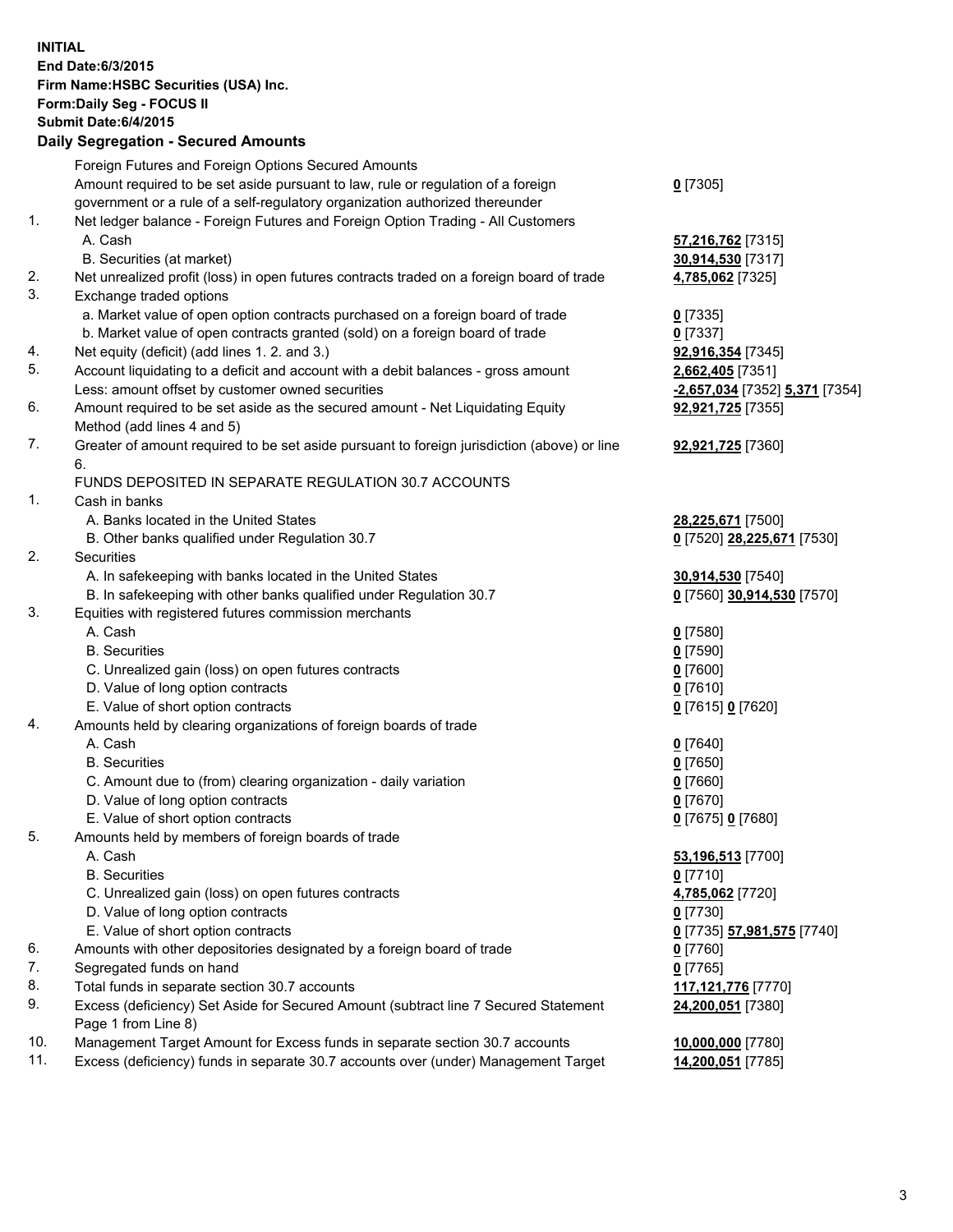| <b>INITIAL</b>                            | End Date: 6/3/2015<br>Firm Name: HSBC Securities (USA) Inc.<br>Form: Daily Seg - FOCUS II<br>Submit Date: 6/4/2015 |                                 |  |  |
|-------------------------------------------|--------------------------------------------------------------------------------------------------------------------|---------------------------------|--|--|
| Daily Segregation - Segregation Statement |                                                                                                                    |                                 |  |  |
|                                           | SEGREGATION REQUIREMENTS(Section 4d(2) of the CEAct)                                                               |                                 |  |  |
| 1.                                        | Net ledger balance                                                                                                 |                                 |  |  |
|                                           | A. Cash                                                                                                            | 45,387,178 [7010]               |  |  |
|                                           | B. Securities (at market)                                                                                          | 629,785,614 [7020]              |  |  |
| 2.                                        | Net unrealized profit (loss) in open futures contracts traded on a contract market                                 | 311,487,069 [7030]              |  |  |
| 3.                                        | Exchange traded options                                                                                            |                                 |  |  |
|                                           | A. Add market value of open option contracts purchased on a contract market                                        | 100,358,718 [7032]              |  |  |
|                                           | B. Deduct market value of open option contracts granted (sold) on a contract market                                | 4,771,519 [7033]                |  |  |
| 4.                                        | Net equity (deficit) (add lines 1, 2 and 3)                                                                        | 1,082,247,060 [7040]            |  |  |
| 5.                                        | Accounts liquidating to a deficit and accounts with                                                                |                                 |  |  |
|                                           | debit balances - gross amount                                                                                      | 4,864,191 [7045]                |  |  |
|                                           | Less: amount offset by customer securities                                                                         | -4,831,596 [7047] 32,595 [7050] |  |  |
| 6.                                        | Amount required to be segregated (add lines 4 and 5)                                                               | 1,082,279,655 [7060]            |  |  |
|                                           | FUNDS IN SEGREGATED ACCOUNTS                                                                                       |                                 |  |  |
| 7.                                        | Deposited in segregated funds bank accounts                                                                        |                                 |  |  |
|                                           | A. Cash                                                                                                            | 15,413,509 [7070]               |  |  |
|                                           | B. Securities representing investments of customers' funds (at market)                                             | $0$ [7080]                      |  |  |
|                                           | C. Securities held for particular customers or option customers in lieu of cash (at                                | 187,659,277 [7090]              |  |  |
|                                           | market)                                                                                                            |                                 |  |  |
| 8.                                        | Margins on deposit with derivatives clearing organizations of contract markets                                     |                                 |  |  |
|                                           | A. Cash                                                                                                            | 246,071,573 [7100]              |  |  |
|                                           | B. Securities representing investments of customers' funds (at market)                                             | 127,202,103 [7110]              |  |  |
|                                           | C. Securities held for particular customers or option customers in lieu of cash (at                                | 442,126,337 [7120]              |  |  |
|                                           | market)                                                                                                            |                                 |  |  |
| 9.                                        | Net settlement from (to) derivatives clearing organizations of contract markets                                    | 26,439,699 [7130]               |  |  |
| 10.                                       | Exchange traded options                                                                                            |                                 |  |  |
|                                           | A. Value of open long option contracts                                                                             | 100,358,718 [7132]              |  |  |
|                                           | B. Value of open short option contracts                                                                            | 4,771,519 [7133]                |  |  |
| 11.                                       | Net equities with other FCMs                                                                                       |                                 |  |  |
|                                           | A. Net liquidating equity<br>B. Securities representing investments of customers' funds (at market)                | 43,645,898 [7140]               |  |  |
|                                           | C. Securities held for particular customers or option customers in lieu of cash (at                                | 0 [7160]<br>$0$ [7170]          |  |  |
|                                           | market)                                                                                                            |                                 |  |  |
| 12.                                       | Segregated funds on hand                                                                                           | $0$ [7150]                      |  |  |
| 13.                                       | Total amount in segregation (add lines 7 through 12)                                                               | 1,184,145,595 [7180]            |  |  |
| 14.                                       | Excess (deficiency) funds in segregation (subtract line 6 from line 13)                                            | 101,865,940 [7190]              |  |  |
| 15.                                       | Management Target Amount for Excess funds in segregation                                                           | 50,000,000 [7194]               |  |  |
| 16.                                       | Excess (deficiency) funds in segregation over (under) Management Target Amount                                     | 51,865,940 [7198]               |  |  |
|                                           | <b>Excess</b>                                                                                                      |                                 |  |  |